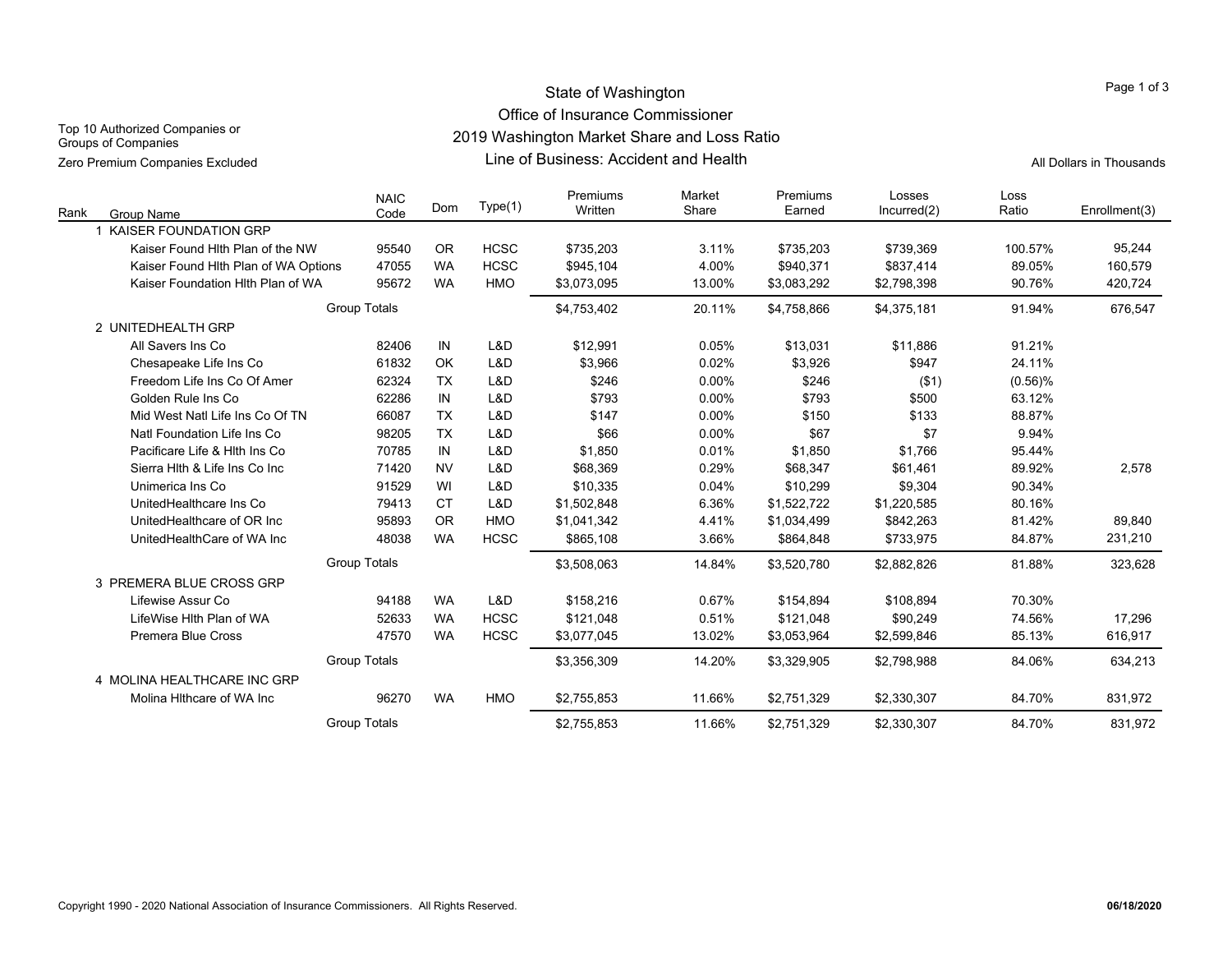# State of Washington Office of Insurance Commissioner

Top 10 Authorized Companies or Groups of Companies

2019 Washington Market Share and Loss Ratio

Line of Business: Accident and Health Zero Premium Companies Excluded All Dollars in Thousands

| Rank<br><b>Group Name</b>         | <b>NAIC</b><br>Code | Dom       | Type(1)     | Premiums<br>Written | Market<br>Share | Premiums<br>Earned | Losses<br>Incurred(2) | Loss<br>Ratio | Enrollment(3) |
|-----------------------------------|---------------------|-----------|-------------|---------------------|-----------------|--------------------|-----------------------|---------------|---------------|
| 5 CAMBIA HEALTH SOLUTIONS INC     |                     |           |             |                     |                 |                    |                       |               |               |
| Asuris NW Hlth                    | 47350               | <b>WA</b> | <b>HCSC</b> | \$157,264           | 0.67%           | \$155,743          | \$119,322             | 76.61%        | 41,092        |
| BridgeSpan Hlth Co                | 95303               | UT        | <b>HMO</b>  | \$4,177             | 0.02%           | \$4,177            | \$3,738               | 89.49%        | 621           |
| Commencement Bay Risk Mgmt Ins Co | 78879               | <b>WA</b> | L&D         | \$23,761            | 0.10%           | \$23,835           | \$21,467              | 90.06%        |               |
| LifeMap Assur Co                  | 97985               | <b>OR</b> | L&D         | \$18,447            | 0.08%           | \$18,315           | \$13,327              | 72.77%        |               |
| Regence BCBS of OR                | 54933               | <b>OR</b> | <b>HCSC</b> | \$280,774           | 1.19%           | \$280,695          | \$240,382             | 85.64%        | 60,431        |
| Regence BlueShield                | 53902               | <b>WA</b> | <b>HCSC</b> | \$1,699,928         | 7.19%           | \$1,716,198        | \$1,392,570           | 81.14%        | 437,916       |
| Regence Blueshield Of ID Inc      | 60131               | ID        | L&D         | \$9,115             | 0.04%           | \$9,113            | \$8,136               | 89.28%        | 1,758         |
|                                   | <b>Group Totals</b> |           |             | \$2,193,464         | 9.28%           | \$2,208,075        | \$1,798,941           | 81.47%        | 541,818       |
| 6 CENTENE CORP GRP                |                     |           |             |                     |                 |                    |                       |               |               |
| <b>Coordinated Care Corp</b>      | 95831               | IN        | <b>HMO</b>  | \$295,559           | 1.25%           | \$295,559          | \$206,408             | 69.84%        | 45,610        |
| Coordinated Care of WA Inc.       | 15352               | <b>WA</b> | <b>HCSC</b> | \$653,815           | 2.77%           | \$653,815          | \$590,498             | 90.32%        | 200,341       |
| Health Net Hith Plan of OR Inc.   | 95800               | <b>OR</b> | <b>HMO</b>  | \$18,971            | 0.08%           | \$18,971           | \$20,829              | 109.80%       | 3,597         |
| Health Net Life Ins Co            | 66141               | CA        | L&D         | \$38,827            | 0.16%           | \$38,827           | \$668                 | 1.72%         |               |
|                                   | Group Totals        |           |             | \$1,007,172         | 4.26%           | \$1,007,172        | \$818,404             | 81.26%        | 249,548       |
| 7 COMMUNITY HLTH PLAN OF WA       |                     |           |             |                     |                 |                    |                       |               |               |
| Community Hlth Plan of WA         | 47049               | <b>WA</b> | <b>HCSC</b> | \$929,461           | 3.93%           | \$929,461          | \$817,202             | 87.92%        | 262,235       |
|                                   | <b>Group Totals</b> |           |             | \$929,461           | 3.93%           | \$929,461          | \$817,202             | 87.92%        | 262,235       |
| 8 CVS GRP                         |                     |           |             |                     |                 |                    |                       |               |               |
| Aetna Hith & Life Ins Co          | 78700               | <b>CT</b> | L&D         | \$543               | $0.00\%$        | \$542              | \$393                 | 72.51%        |               |
| Aetna Hith Inc PA Corp            | 95109               | PA        | <b>HMO</b>  | \$92,721            | 0.39%           | \$92,921           | \$86,103              | 92.66%        | 14,847        |
| Aetna Life Ins Co                 | 60054               | <b>CT</b> | L&D         | \$697,780           | 2.95%           | \$700,886          | \$560,441             | 79.96%        |               |
| Continental Life Ins Co Brentwood | 68500               | <b>TN</b> | L&D         | \$426               | 0.00%           | \$424              | \$352                 | 83.10%        |               |
| First Hith Life & Hith Ins Co     | 90328               | <b>TX</b> | L&D         | \$789               | 0.00%           | \$503              | \$272                 | 54.22%        |               |
| SilverScript Ins Co               | 12575               | <b>TN</b> | <b>HCSC</b> | \$51,701            | 0.22%           | \$51,680           | \$38,578              | 74.65%        | 77,346        |
|                                   | <b>Group Totals</b> |           |             | \$843,959           | 3.57%           | \$846,956          | \$686,139             | 81.01%        | 92,193        |
| 9 ANTHEM INC GRP                  |                     |           |             |                     |                 |                    |                       |               |               |
| Amerigroup Washington Inc         | 14073               | <b>WA</b> | HMO         | \$643,514           | 2.72%           | \$643,493          | \$527,773             | 82.02%        | 173,269       |
| Unicare Life & Hith Ins Co        | 80314               | IN        | L&D         | \$96                | $0.00\%$        | \$100              | \$88                  | 87.50%        |               |
|                                   | <b>Group Totals</b> |           |             | \$643,610           | 2.72%           | \$643,593          | \$527,861             | 82.02%        | 173,269       |

Page 2 of 3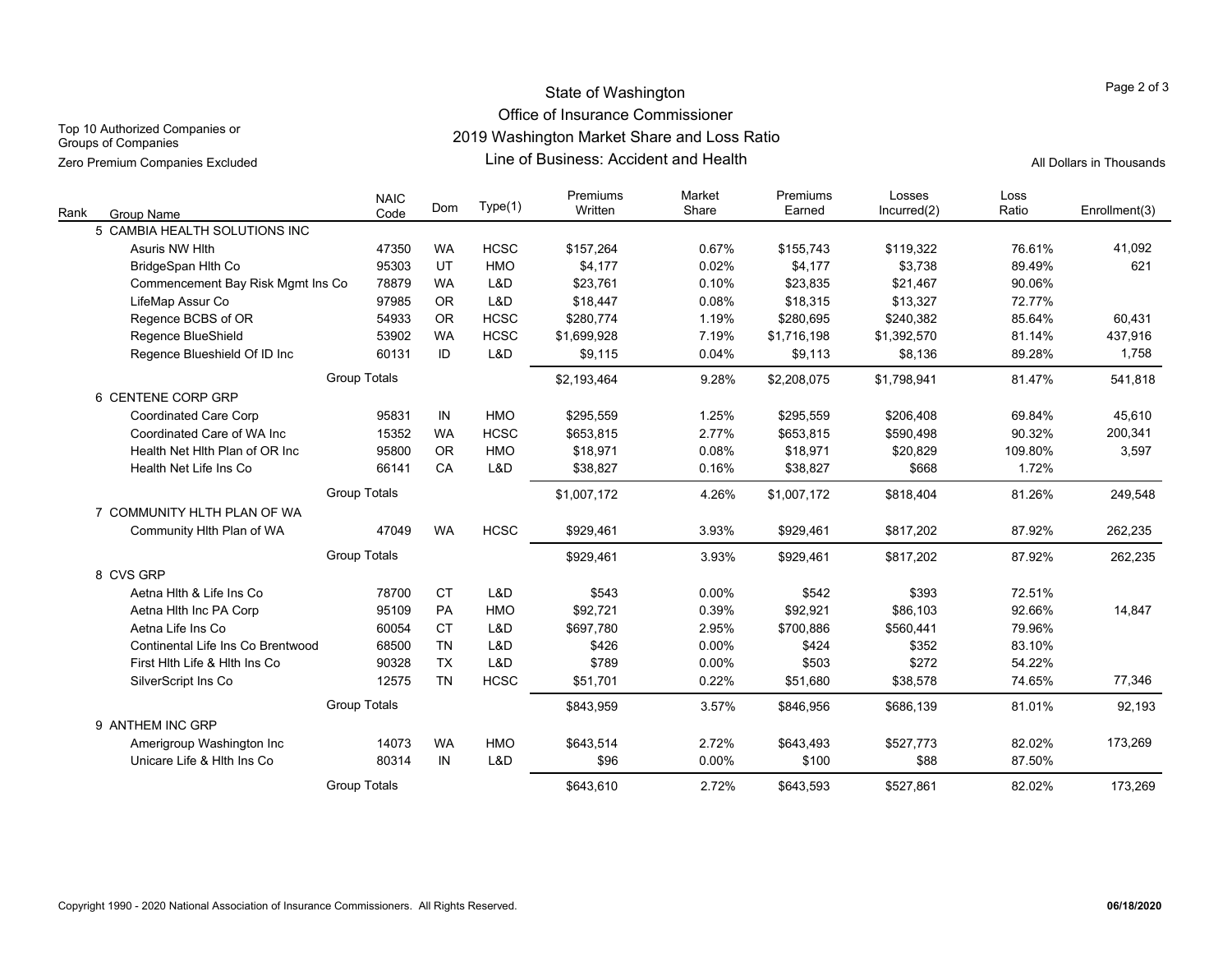## State of Washington Office of Insurance Commissioner 2019 Washington Market Share and Loss Ratio

Top 10 Authorized Companies or Groups of Companies

Line of Business: Accident and HealthZero Premium Companies Excluded The School Companies Companies Companies Companies Companies Companies Companies Companies Companies Companies Companies Companies Companies Companies Companies Companies Companies Companies

| Rank<br>Group Name     | <b>NAIC</b><br>Code | Dom       | Type(1)     | Premiums<br>Written | Market<br>Share | Premiums<br>Earned | Losses<br>Incurred(2) | Loss<br>Ratio | Enrollment(3) |
|------------------------|---------------------|-----------|-------------|---------------------|-----------------|--------------------|-----------------------|---------------|---------------|
| 10 HUMANA GRP          |                     |           |             |                     |                 |                    |                       |               |               |
| Arcadian Hith Plan Inc | 12151               | <b>WA</b> | <b>HCSC</b> | \$437.727           | 1.85%           | \$437.727          | \$375.003             | 85.67%        | 47,485        |
| Compbenefits Ins Co    | 60984               | <b>TX</b> | L&D         | \$1                 | $0.00\%$        | \$0                | \$0                   | $0.00\%$      |               |
| Humana Hith Plan Inc   | 95885               | KY        | HMO         | \$780               | 0.00%           | \$780              | \$304                 | 39.02%        |               |
| Humana Ins Co          | 73288               | WI        | L&D         | \$172.657           | 0.73%           | \$172.657          | \$133.858             | 77.53%        | 109.205       |
| Humanadental Ins Co    | 70580               | WI        | L&D         | \$1,340             | 0.01%           | \$1,326            | \$1.030               | 77.65%        | 3,011         |
|                        | <b>Group Totals</b> |           |             | \$612.504           | 2.59%           | \$612.489          | \$510.195             | 83.30%        | 159,708       |
|                        | Top 10 Group Total  |           |             | \$20,603.797        | 87.18%          | \$20,608,627       | \$17.546.045          | 85.14%        | 3.945.131     |
|                        | All Other Companies |           |             | \$3.029.843         | 12.82%          | \$3.025.885        | \$2.337.349           | 77.25%        | 2,446,783     |
|                        | Totals(4)           |           |             | \$23.633.640        | 100.00%         | \$23.634.511       | \$19.883.394          | 84.13%        | 6.391.914     |

(1)L&D=Life and Disability Ins. Co., P&C=Property and Casualty Ins. Co., HMO=Health Maintenance Organization, HCSC=Health Care Service Contractor, LHCSC=Limited HCSC, F=Fraternal, MEWA=Multipl Employer Welfare Arrangement

(2)Includes Risk Revenue-related claims and benefits. However, Premiums Written and Premiums Earned do not include Risk Revenue.

(3) Enrollment only provided by companies filing the NAIC Health blank.

(4)Totals do not represent all health coverage in Washington.

Page 3 of 3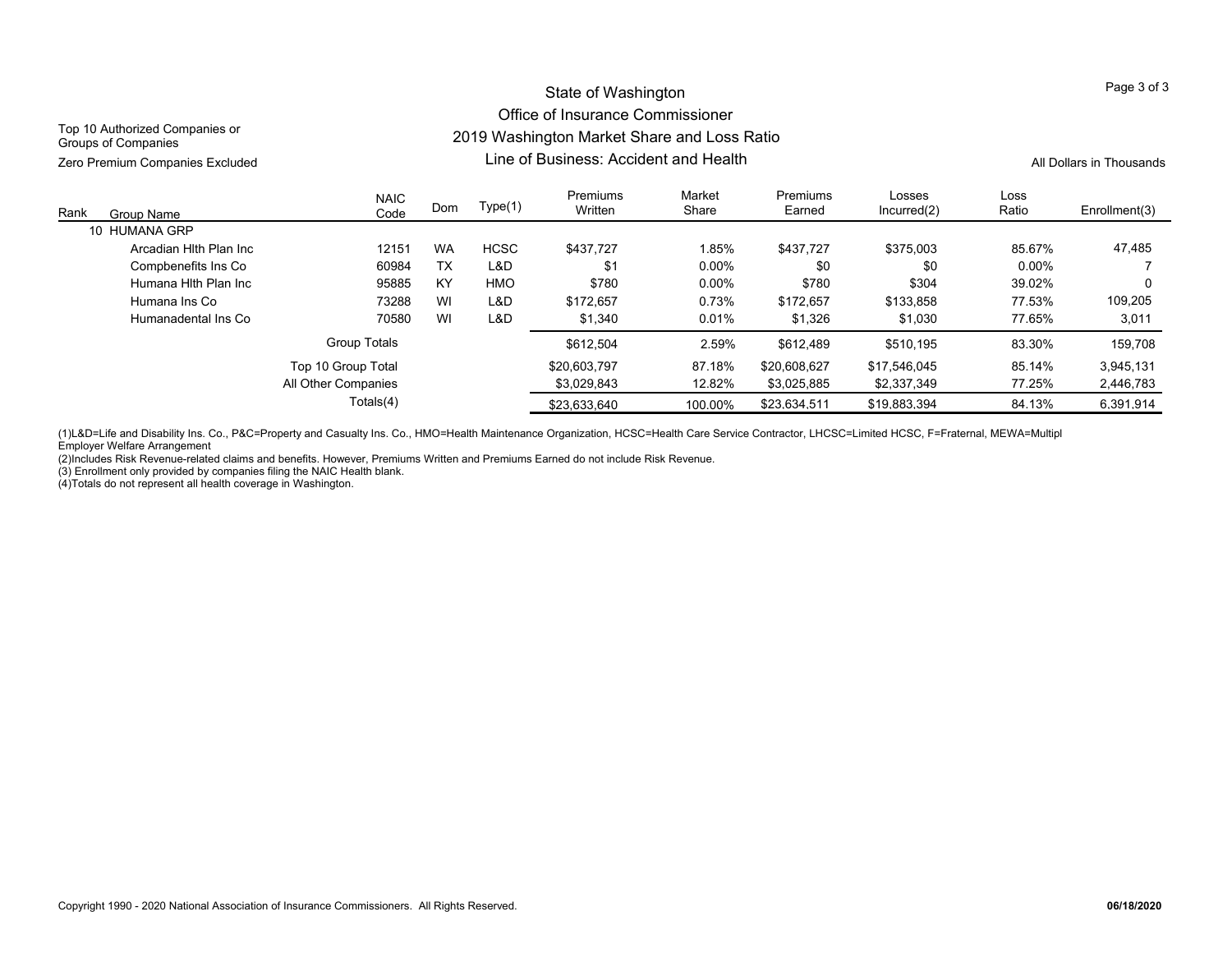### State of Washington Office of Insurance Commissioner 2019 Washington Market Share Line of Business: Life - AnnuitiesZero Premium Companies Excluded All Dollars in Thousands

Top 10 Authorized Companies or Groups of **Companies** 

| Group Name<br>Rank                  | <b>NAIC</b><br>Code | Dom       | Ordinary  | Credit | Group     | Industrial | Total     | Market<br>Share |
|-------------------------------------|---------------------|-----------|-----------|--------|-----------|------------|-----------|-----------------|
| 1 Apollo Global Mgmt Grp            |                     |           |           |        |           |            |           |                 |
| Athene Ann & Life Co                | 61689               | IA        | \$170.378 | \$0    | \$289.043 | \$0        | \$459.420 | 8.07%           |
| Athene Annuity & Life Assur Co      | 61492               | DE        | \$15      | \$0    | \$0       | \$0        | \$15      | 0.00%           |
| Voya Ins & Ann Co                   | 80942               | IA        | \$796     | \$0    | \$10      | \$0        | \$807     | 0.01%           |
|                                     | <b>Group Totals</b> |           | \$171,190 | \$0    | \$289.053 | \$0        | \$460,243 | 8.08%           |
| 2 NEW YORK LIFE GRP                 |                     |           |           |        |           |            |           |                 |
| New York Life Ins & Ann Corp        | 91596               | DE        | \$284,094 | \$0    | \$855     | \$0        | \$284,949 | 5.00%           |
| New York Life Ins Co                | 66915               | <b>NY</b> | \$8.539   | \$0    | \$757     | \$0        | \$9,296   | 0.16%           |
|                                     | <b>Group Totals</b> |           | \$292,633 | \$0    | \$1.612   | \$0        | \$294.245 | 5.17%           |
| 3 AMERICAN INTL GRP                 |                     |           |           |        |           |            |           |                 |
| American Gen Life Ins Co            | 60488               | <b>TX</b> | \$200.738 | \$0    | \$376     | \$0        | \$201.114 | 3.53%           |
| Variable Ann Life Ins Co            | 70238               | <b>TX</b> | \$55,446  | \$0    | \$36,017  | \$0        | \$91,463  | 1.61%           |
|                                     | <b>Group Totals</b> |           | \$256,184 | \$0    | \$36,393  | \$0        | \$292,577 | 5.14%           |
| 4 LINCOLN NATL GRP                  |                     |           |           |        |           |            |           |                 |
| Lincoln Life & Ann Co of NY         | 62057               | <b>NY</b> | \$0       | \$0    | \$620     | \$0        | \$620     | 0.01%           |
| Lincoln Life Assur Co of Boston     | 65315               | <b>NH</b> | \$32      | \$0    | \$0       | \$0        | \$32      | 0.00%           |
| Lincoln Natl Life Ins Co            | 65676               | IN        | \$267,041 | \$0    | \$20.540  | \$0        | \$287,582 | 5.05%           |
|                                     | <b>Group Totals</b> |           | \$267.074 | \$0    | \$21.160  | \$0        | \$288.234 | 5.06%           |
| 5 NATIONWIDE CORP GRP               |                     |           |           |        |           |            |           |                 |
| Jefferson Natl Life Ins Co          | 64017               | <b>TX</b> | \$33,190  | \$0    | \$0       | \$0        | \$33,190  | 0.58%           |
| Nationwide Life & Ann Ins Co        | 92657               | OH        | \$115,036 | \$0    | \$0       | \$0        | \$115,036 | 2.02%           |
| Nationwide Life Ins Co              | 66869               | OH        | \$54.974  | \$0    | \$76,973  | \$0        | \$131,947 | 2.32%           |
|                                     | <b>Group Totals</b> |           | \$203.200 | \$0    | \$76.973  | \$0        | \$280.173 | 4.92%           |
| 6 TIAA FAMILY GRP                   |                     |           |           |        |           |            |           |                 |
| Teachers Ins & Ann Assoc Of Amer    | 69345               | <b>NY</b> | \$136,960 | \$0    | \$120,667 | \$0        | \$257,627 | 4.52%           |
| TIAA Cref Life Ins Co               | 60142               | <b>NY</b> | \$6.220   | \$0    | \$0       | \$0        | \$6,220   | 0.11%           |
|                                     | <b>Group Totals</b> |           | \$143,180 | \$0    | \$120,667 | \$0        | \$263,847 | 4.63%           |
| 7 GREAT WEST GRP                    |                     |           |           |        |           |            |           |                 |
| Great W Life & Ann Ins Co.          | 68322               | CO        | \$9,613   | \$0    | \$232,382 | \$0        | \$241,995 | 4.25%           |
| US Business of Canada Life Assur Co | 80659               | MI        | \$60      | \$0    | \$0       | \$0        | \$60      | 0.00%           |
|                                     | <b>Group Totals</b> |           | \$9,673   | \$0    | \$232,382 | \$0        | \$242,055 | 4.25%           |
| 8 JACKSON NATL GRP                  |                     |           |           |        |           |            |           |                 |
| Jackson Natl Life Ins Co            | 65056               | MI        | \$229,820 | \$0    | \$1,203   | \$0        | \$231,022 | 4.06%           |
|                                     | <b>Group Totals</b> |           | \$229.820 | \$0    | \$1.203   | \$0        | \$231.022 | 4.06%           |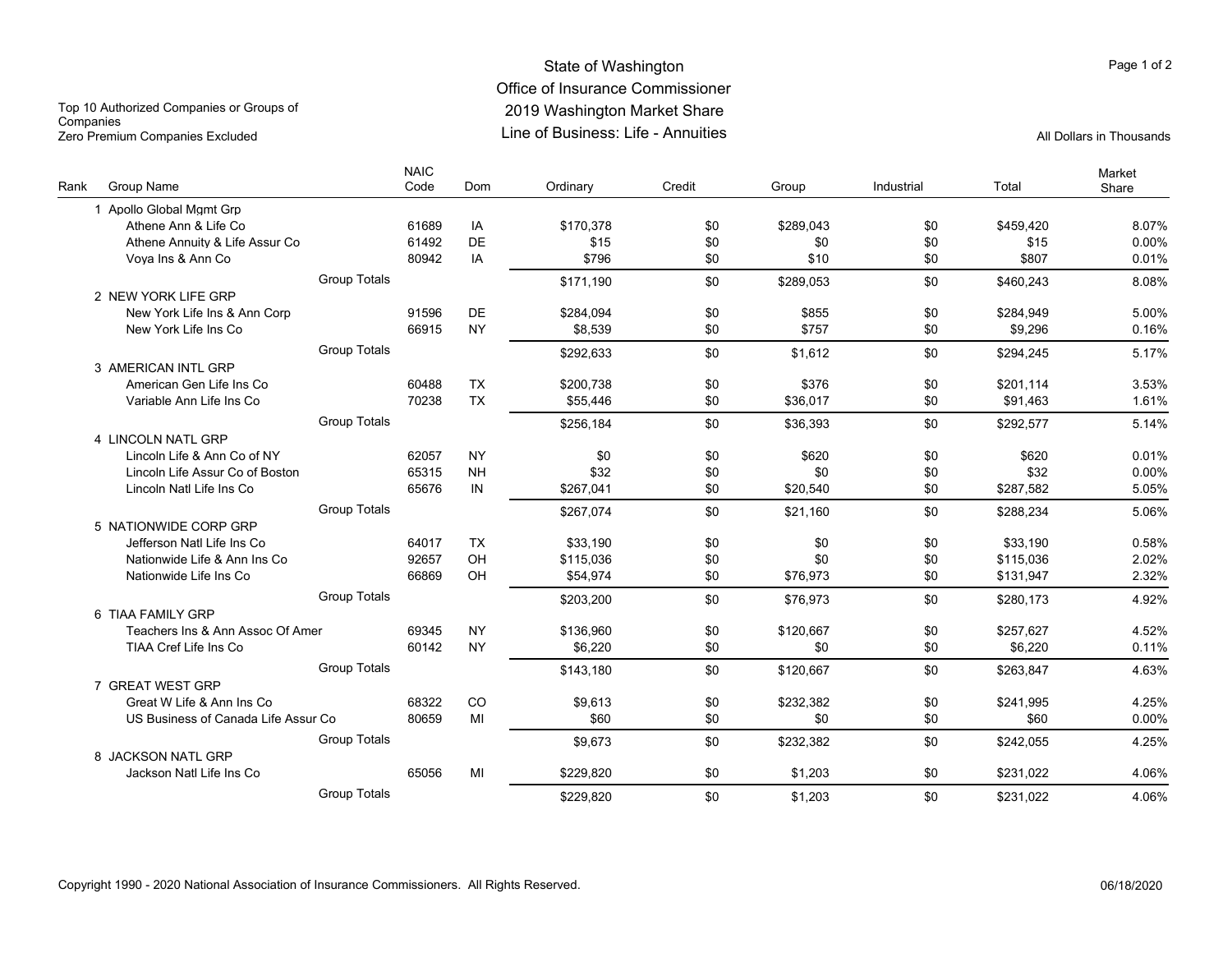### State of Washington Office of Insurance Commissioner 2019 Washington Market Share Line of Business: Life - AnnuitiesZero Premium Companies Excluded and the companies City of Business: Life - Annuities All Dollars in Thousands

Top 10 Authorized Companies or Groups of **Companies** 

| Rank | Group Name                            | <b>NAIC</b><br>Code | Dom       | Ordinary    | Credit | Group       | Industrial | Total       | Market<br>Share |
|------|---------------------------------------|---------------------|-----------|-------------|--------|-------------|------------|-------------|-----------------|
|      | 9 PRUDENTIAL OF AMER GRP              |                     |           |             |        |             |            |             |                 |
|      | Pruco Life Ins Co                     | 79227               | AZ        | \$114.995   | \$0    | \$0         | \$0        | \$114.995   | 2.02%           |
|      | <b>Prudential Ann Life Assur Corp</b> | 86630               | AZ        | \$11.371    | \$0    | \$0         | \$0        | \$11.371    | 0.20%           |
|      | Prudential Ins Co Of Amer             | 68241               | <b>NJ</b> | \$4,614     | \$0    | \$92,715    | \$0        | \$97,329    | 1.71%           |
|      |                                       | Group Totals        |           | \$130.979   | \$0    | \$92.715    | \$0        | \$223.694   | 3.93%           |
|      | 10 METROPOLITAN GRP                   |                     |           |             |        |             |            |             |                 |
|      | Metropolitan Life Ins Co              | 65978               | <b>NY</b> | \$1.105     | \$0    | \$164.961   | \$0        | \$166,066   | 2.92%           |
|      | Metropolitan Tower Life Ins Co        | 97136               | <b>NE</b> | \$9         | \$0    | \$45,728    | \$0        | \$45,737    | 0.80%           |
|      |                                       | Group Totals        |           | \$1,114     | \$0    | \$210.688   | \$0        | \$211,803   | 3.72%           |
|      | Top Group Totals                      |                     |           | \$1.705.046 | \$0    | \$1.082.846 | \$0        | \$2.787.893 | 48.94%          |
|      | All Other Companies                   |                     |           | \$2.432.614 | \$0    | \$475.796   | \$0        | \$2.908.410 | 51.06%          |
|      |                                       | Totals              |           | \$4.137.660 | \$0    | \$1.558.643 | \$0        | \$5.696.303 | 100.00%         |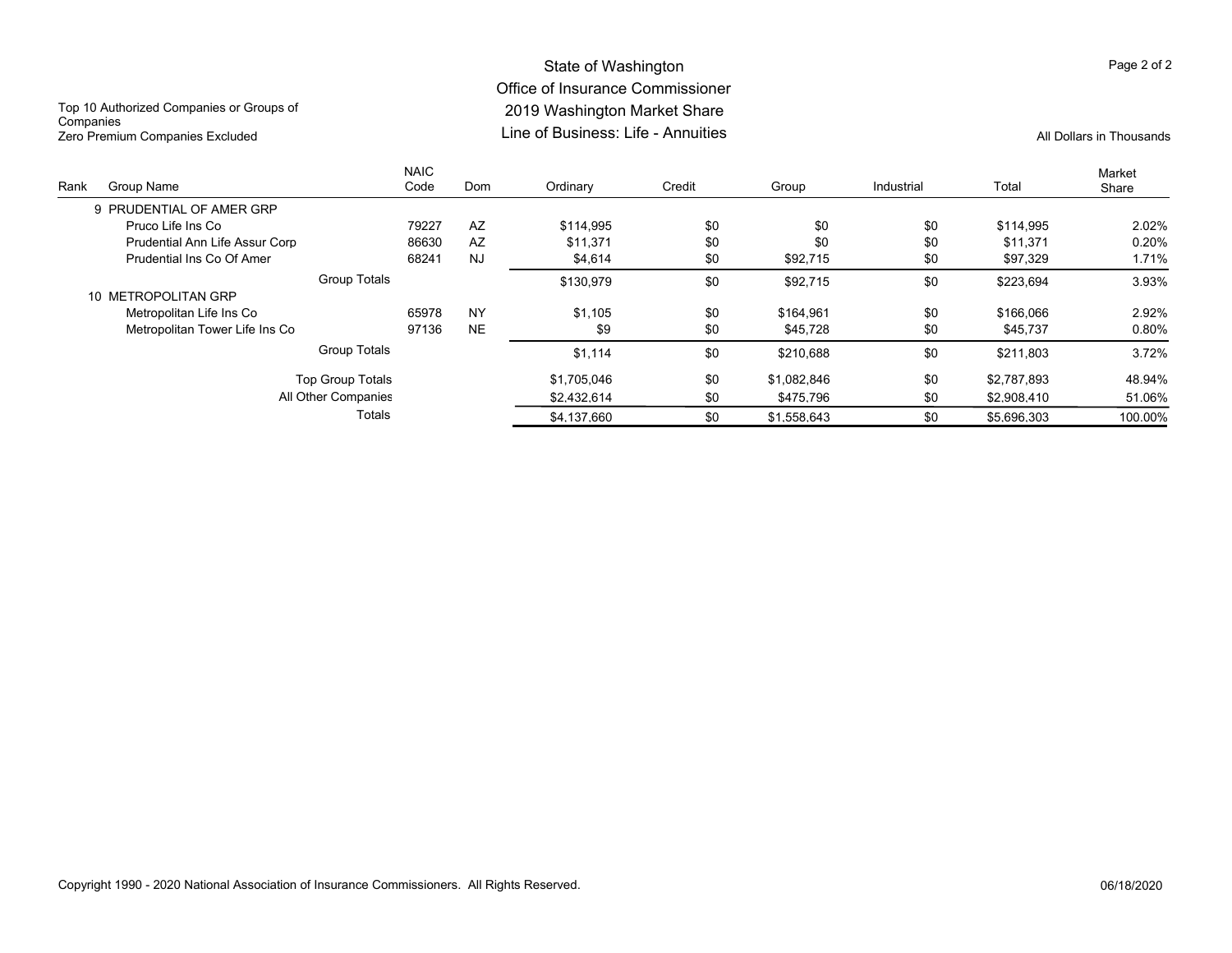### State of Washington Office of Insurance Commissioner 2019 Washington Market Share Line of Business: Life - Life InsuranceZero Premium Companies Excluded Line of Business: Life - Life Insurance All Dollars in Thousands

Top 10 Authorized Companies or Groups of **Companies** 

| <b>Group Name</b><br>Rank             | <b>NAIC</b>         | Code  | Dom                    | Ordinary  | Credit | Group     | Industrial | Total     | Market<br>Share |
|---------------------------------------|---------------------|-------|------------------------|-----------|--------|-----------|------------|-----------|-----------------|
| 1 NEW YORK LIFE GRP                   |                     |       |                        |           |        |           |            |           |                 |
| New York Life Ins & Ann Corp          |                     | 91596 | DE                     | \$40,834  | \$0    | \$8,133   | \$0        | \$48,967  | 1.72%           |
| New York Life Ins Co                  |                     | 66915 | <b>NY</b>              | \$155.709 | \$0    | \$27,807  | \$0        | \$183,517 | 6.45%           |
| NYLife Ins Co Of AZ                   |                     | 81353 | $\mathsf{A}\mathsf{Z}$ | \$1.060   | \$0    | \$0       | \$0        | \$1,060   | 0.04%           |
|                                       | <b>Group Totals</b> |       |                        | \$197,603 | \$0    | \$35,941  | \$0        | \$233,544 | 8.20%           |
| 2 PRUDENTIAL OF AMER GRP              |                     |       |                        |           |        |           |            |           |                 |
| Pruco Life Ins Co                     |                     | 79227 | AZ                     | \$63,951  | \$0    | \$0       | \$0        | \$63,951  | 2.25%           |
| <b>Prudential Ann Life Assur Corp</b> |                     | 86630 | AZ                     | \$90      | \$0    | \$0       | \$0        | \$90      | 0.00%           |
| Prudential Ins Co Of Amer             |                     | 68241 | NJ                     | \$8.971   | \$0    | \$144,175 | \$0        | \$153,146 | 5.38%           |
|                                       | <b>Group Totals</b> |       |                        | \$73,011  | \$0    | \$144,175 | \$0        | \$217.187 | 7.63%           |
| 3 NORTHWESTERN MUT GRP                |                     |       |                        |           |        |           |            |           |                 |
| Northwestern Mut Life Ins Co          |                     | 67091 | WI                     | \$180,420 | \$0    | \$77      | \$0        | \$180,496 | 6.34%           |
|                                       | <b>Group Totals</b> |       |                        | \$180,420 | \$0    | \$77      | \$0        | \$180,496 | 6.34%           |
| 4 METROPOLITAN GRP                    |                     |       |                        |           |        |           |            |           |                 |
| Delaware Amer Life Ins Co             |                     | 62634 | DE                     | \$21      | \$0    | \$3       | \$0        | \$24      | 0.00%           |
| Metropolitan Life Ins Co              |                     | 65978 | <b>NY</b>              | \$19,004  | \$0    | \$150,388 | \$0        | \$169,393 | 5.95%           |
| Metropolitan Tower Life Ins Co        |                     | 97136 | <b>NE</b>              | \$4,537   | \$0    | \$3,686   | \$0        | \$8,223   | 0.29%           |
|                                       | <b>Group Totals</b> |       |                        | \$23.563  | \$0    | \$154.078 | \$0        | \$177.640 | 6.24%           |
| 5 LINCOLN NATL GRP                    |                     |       |                        |           |        |           |            |           |                 |
| First Penn Pacific Life Ins Co        |                     | 67652 | IN                     | \$1,895   | \$0    | \$5       | \$0        | \$1,901   | 0.07%           |
| Lincoln Life & Ann Co of NY           |                     | 62057 | <b>NY</b>              | \$567     | \$0    | \$37      | \$0        | \$604     | 0.02%           |
| Lincoln Life Assur Co of Boston       |                     | 65315 | <b>NH</b>              | \$5,051   | \$0    | \$11,422  | \$0        | \$16,473  | 0.58%           |
| Lincoln Natl Life Ins Co              |                     | 65676 | IN                     | \$105,330 | \$0    | \$11,704  | \$0        | \$117,034 | 4.11%           |
|                                       | <b>Group Totals</b> |       |                        | \$112,843 | \$0    | \$23,169  | \$0        | \$136,012 | 4.78%           |
| 6 PACIFIC LIFE GRP                    |                     |       |                        |           |        |           |            |           |                 |
| Pacific Life Ins Co                   |                     | 67466 | <b>NE</b>              | \$91,121  | \$0    | \$0       | \$0        | \$91,121  | 3.20%           |
|                                       | <b>Group Totals</b> |       |                        | \$91,121  | \$0    | \$0       | \$0        | \$91,121  | 3.20%           |
| 7 STATE FARM GRP                      |                     |       |                        |           |        |           |            |           |                 |
| State Farm Life Ins Co                |                     | 69108 | IL                     | \$90,253  | \$0    | \$857     | \$0        | \$91.110  | 3.20%           |
|                                       | <b>Group Totals</b> |       |                        | \$90,253  | \$0    | \$857     | \$0        | \$91,110  | 3.20%           |
| 8 MINNESOTA MUT GRP                   |                     |       |                        |           |        |           |            |           |                 |
| Minnesota Life Ins Co                 |                     | 66168 | MN                     | \$36,033  | \$486  | \$15,571  | \$0        | \$52,090  | 1.83%           |
| Securian Life Ins Co                  |                     | 93742 | <b>MN</b>              | \$21      | \$58   | \$29,807  | \$0        | \$29,885  | 1.05%           |
|                                       | <b>Group Totals</b> |       |                        | \$36.054  | \$544  | \$45.378  | \$0        | \$81.976  | 2.88%           |

Page 1 of 2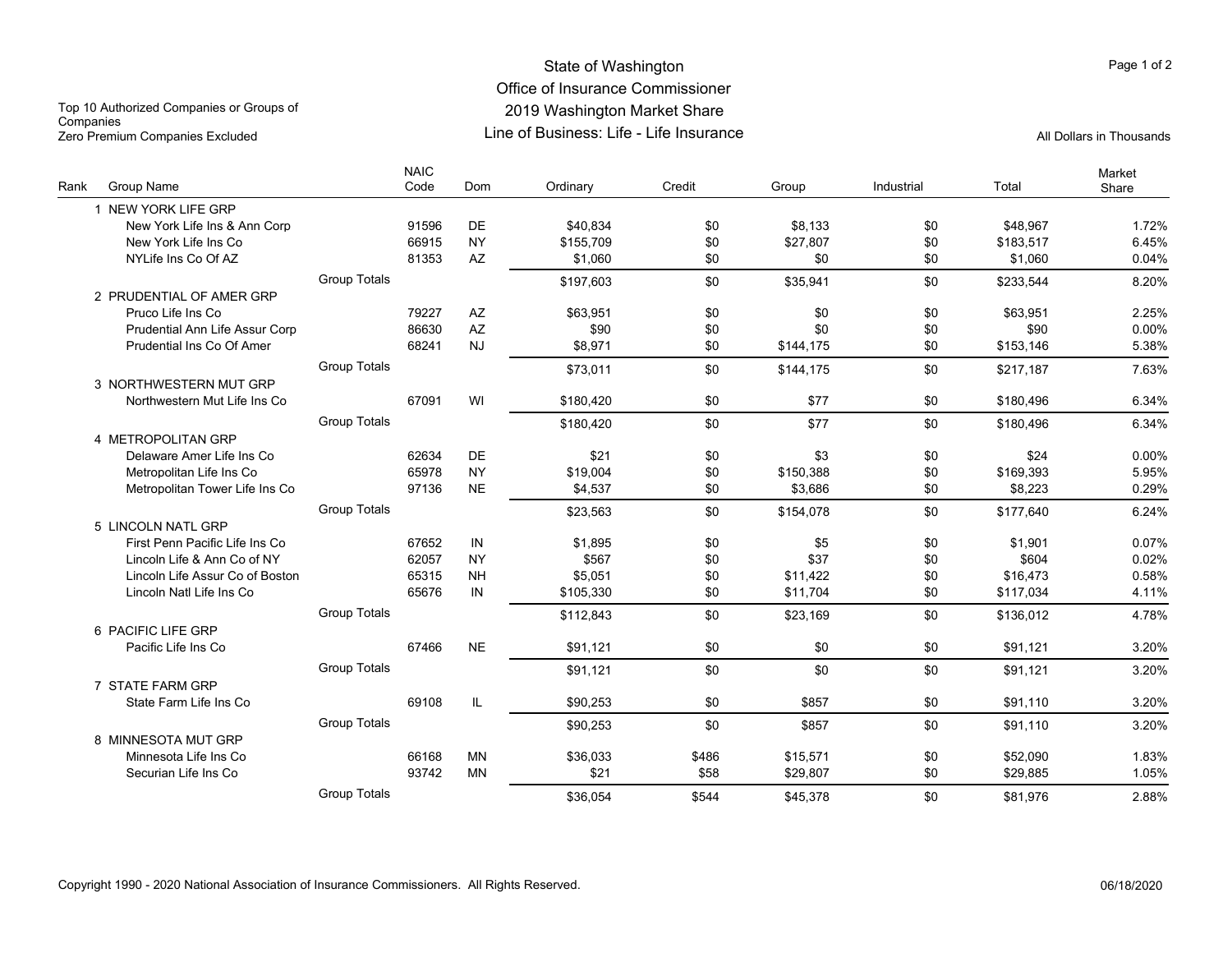## State of Washington Office of Insurance Commissioner 2019 Washington Market Share Line of Business: Life - Life Insurance

Top 10 Authorized Companies or Groups of **Companies** Zero Premium Companies Excluded All Dollars in Thousands

|      |                                 | <b>NAIC</b> |           |             |         |           |            |             | Market  |
|------|---------------------------------|-------------|-----------|-------------|---------|-----------|------------|-------------|---------|
| Rank | Group Name                      | Code        | Dom       | Ordinary    | Credit  | Group     | Industrial | Total       | Share   |
|      | 9 MASS MUT LIFE INS GRP         |             |           |             |         |           |            |             |         |
|      | CM Life Ins Co                  | 93432       | <b>CT</b> | \$2.311     | \$0     | \$0       | \$0        | \$2,311     | 0.08%   |
|      | Massachusetts Mut Life Ins Co   | 65935       | МA        | \$75.120    | \$0     | \$404     | \$0        | \$75,524    | 2.65%   |
|      | MML Bay State Life Ins Co       | 70416       | <b>CT</b> | \$597       | \$0     | \$0       | \$0        | \$597       | 0.02%   |
|      | <b>Group Totals</b>             |             |           | \$78.028    | \$0     | \$404     | \$0        | \$78,432    | 2.75%   |
|      | 10 JOHN HANCOCK GRP             |             |           |             |         |           |            |             |         |
|      | John Hancock Life & Hith Ins Co | 93610       | MA        | \$7         | \$0     | \$0       | \$0        | \$7         | 0.00%   |
|      | John Hancock Life Ins Co USA    | 65838       | MI        | \$79,355    | \$0     | (\$1,460) | \$0        | \$77,896    | 2.74%   |
|      | <b>Group Totals</b>             |             |           | \$79,362    | \$0     | (\$1,460) | \$0        | \$77,902    | 2.74%   |
|      | <b>Top Group Totals</b>         |             |           | \$962.258   | \$544   | \$402.618 | \$0        | \$1.365.420 | 47.96%  |
|      | All Other Companies             |             |           | \$1.239.853 | \$3,326 | \$238,455 | \$1        | \$1,481,636 | 52.04%  |
|      | Totals                          |             |           | \$2.202.112 | \$3.870 | \$641.073 | \$1        | \$2.847.056 | 100.00% |
|      |                                 |             |           |             |         |           |            |             |         |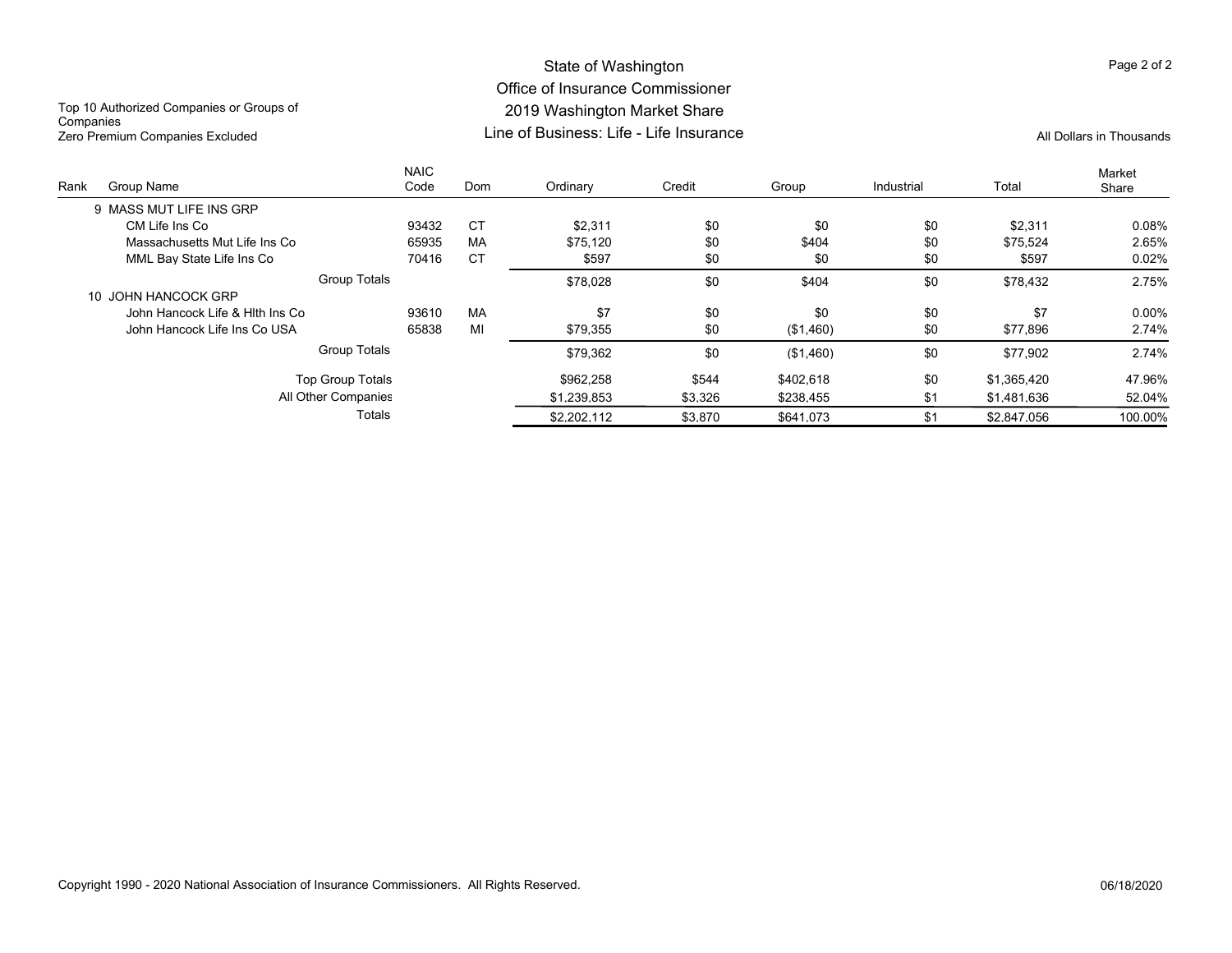## State of Washington Office of Insurance Commissioner 2019 Washington Market Share

Top 10 Authorized Companies or Groups of **Companies** Zero Premium Companies Excluded Companies Excluded Companies Companies (Call Dollars in Thousands Life - Other Considerations All Dollars in Thousands All Dollars in Thousands

Line of Business: Life - Other Considerations

| Rank | Group Name                                                                    |                         | <b>NAIC</b><br>Code | Dom                    | Ordinary         | Credit | Group       | Industrial | Total       | Market<br>Share |
|------|-------------------------------------------------------------------------------|-------------------------|---------------------|------------------------|------------------|--------|-------------|------------|-------------|-----------------|
|      | 1 PRUDENTIAL OF AMER GRP                                                      |                         |                     |                        |                  |        |             |            |             |                 |
|      | Prudential Ins Co Of Amer                                                     |                         | 68241               | <b>NJ</b>              | \$0              | \$0    | \$757,978   | \$0        | \$757,978   | 47.05%          |
|      |                                                                               | <b>Group Totals</b>     |                     |                        | \$0              | \$0    | \$757.978   | \$0        | \$757,978   | 47.05%          |
|      | 2 JOHN HANCOCK GRP                                                            |                         |                     |                        |                  |        |             |            |             |                 |
|      | John Hancock Life Ins Co USA                                                  |                         | 65838               | MI                     | \$0              | \$0    | \$287.491   | \$0        | \$287,491   | 17.84%          |
|      |                                                                               | <b>Group Totals</b>     |                     |                        | \$0              | \$0    | \$287,491   | \$0        | \$287,491   | 17.84%          |
|      | 3 Meiji Yasuda Life Ins Grp                                                   |                         |                     |                        |                  |        |             |            |             |                 |
|      | Standard Ins Co                                                               |                         | 69019               | <b>OR</b>              | \$0              | \$0    | \$150,820   | \$0        | \$150,820   | 9.36%           |
|      |                                                                               | <b>Group Totals</b>     |                     |                        | \$0              | \$0    | \$150,820   | \$0        | \$150,820   | 9.36%           |
|      | 4 Aegon US Holding Grp                                                        |                         |                     |                        |                  |        |             |            |             |                 |
|      | Transamerica Financial Life Ins Co                                            |                         | 70688               | <b>NY</b>              | \$0              | \$0    | \$65.097    | \$0        | \$65,097    | 4.04%           |
|      | Transamerica Life Ins Co                                                      |                         | 86231               | IA                     | \$0              | \$0    | \$74,286    | \$0        | \$74,286    | 4.61%           |
|      |                                                                               | <b>Group Totals</b>     |                     |                        | \$0              | \$0    | \$139,382   | \$0        | \$139,382   | 8.65%           |
|      | 5 NEW YORK LIFE GRP                                                           |                         |                     |                        |                  |        |             |            |             |                 |
|      | New York Life Ins Co                                                          |                         | 66915               | <b>NY</b>              | \$0              | \$0    | \$87,949    | \$0        | \$87,949    | 5.46%           |
|      |                                                                               | <b>Group Totals</b>     |                     |                        | \$0              | \$0    | \$87.949    | \$0        | \$87,949    | 5.46%           |
|      | 6 MASS MUT LIFE INS GRP                                                       |                         |                     |                        |                  |        |             |            |             |                 |
|      | Massachusetts Mut Life Ins Co                                                 |                         | 65935               | <b>MA</b>              | \$0              | \$0    | \$75,804    | \$0        | \$75,804    | 4.70%           |
|      |                                                                               | <b>Group Totals</b>     |                     |                        | \$0              | \$0    | \$75,804    | \$0        | \$75,804    | 4.70%           |
|      | 7 Mutual Of Amer Life Ins Co                                                  |                         |                     |                        |                  |        |             |            |             |                 |
|      | Mutual Of Amer Life Ins Co                                                    |                         | 88668               | <b>NY</b>              | \$3,873          | \$0    | \$38,680    | \$0        | \$42,553    | 2.64%           |
|      |                                                                               | <b>Group Totals</b>     |                     |                        | \$3,873          | \$0    | \$38,680    | \$0        | \$42,553    | 2.64%           |
|      | 8 Hopmeadow Holdings Grp                                                      |                         |                     |                        |                  |        |             |            |             |                 |
|      | Talcott Resolution Life & Ann Ins Co<br><b>Talcott Resolution Life Ins Co</b> |                         | 71153<br>88072      | <b>CT</b><br><b>CT</b> | \$1,275<br>\$288 | \$0    | \$0         | \$0<br>\$0 | \$1,275     | 0.08%<br>2.32%  |
|      |                                                                               |                         |                     |                        |                  | \$0    | \$37,145    |            | \$37,432    |                 |
|      |                                                                               | <b>Group Totals</b>     |                     |                        | \$1,563          | \$0    | \$37,145    | \$0        | \$38,707    | 2.40%           |
|      | 9 CUNA MUT GRP<br>CMFG Life Ins Co                                            |                         | 62626               | IA                     | \$0              | \$0    | \$14,105    | \$0        | \$14,105    | 0.88%           |
|      |                                                                               |                         |                     |                        |                  |        |             |            |             |                 |
|      |                                                                               | <b>Group Totals</b>     |                     |                        | \$0              | \$0    | \$14,105    | \$0        | \$14,105    | 0.88%           |
|      | 10 MINNESOTA MUT GRP<br>Minnesota Life Ins Co                                 |                         | 66168               | <b>MN</b>              | \$0              | \$0    | \$13,414    | \$0        | \$13,414    | 0.83%           |
|      |                                                                               |                         |                     |                        |                  |        |             |            |             |                 |
|      |                                                                               | <b>Group Totals</b>     |                     |                        | \$0              | \$0    | \$13,414    | \$0        | \$13,414    | 0.83%           |
|      |                                                                               | <b>Top Group Totals</b> |                     |                        | \$5,436          | \$0    | \$1.602.769 | \$0        | \$1,608,204 | 99.82%          |
|      |                                                                               | All Other Companies     |                     |                        | \$2              | \$0    | \$2.944     | \$0        | \$2,946     | 0.18%           |
|      |                                                                               | Totals                  |                     |                        | \$5,438          | \$0    | \$1,605,712 | \$0        | \$1,611,151 | 100.00%         |
|      |                                                                               |                         |                     |                        |                  |        |             |            |             |                 |

Copyright 1990 - 2020 National Association of Insurance Commissioners. All Rights Reserved. 06/18/2020

Page 1 of 1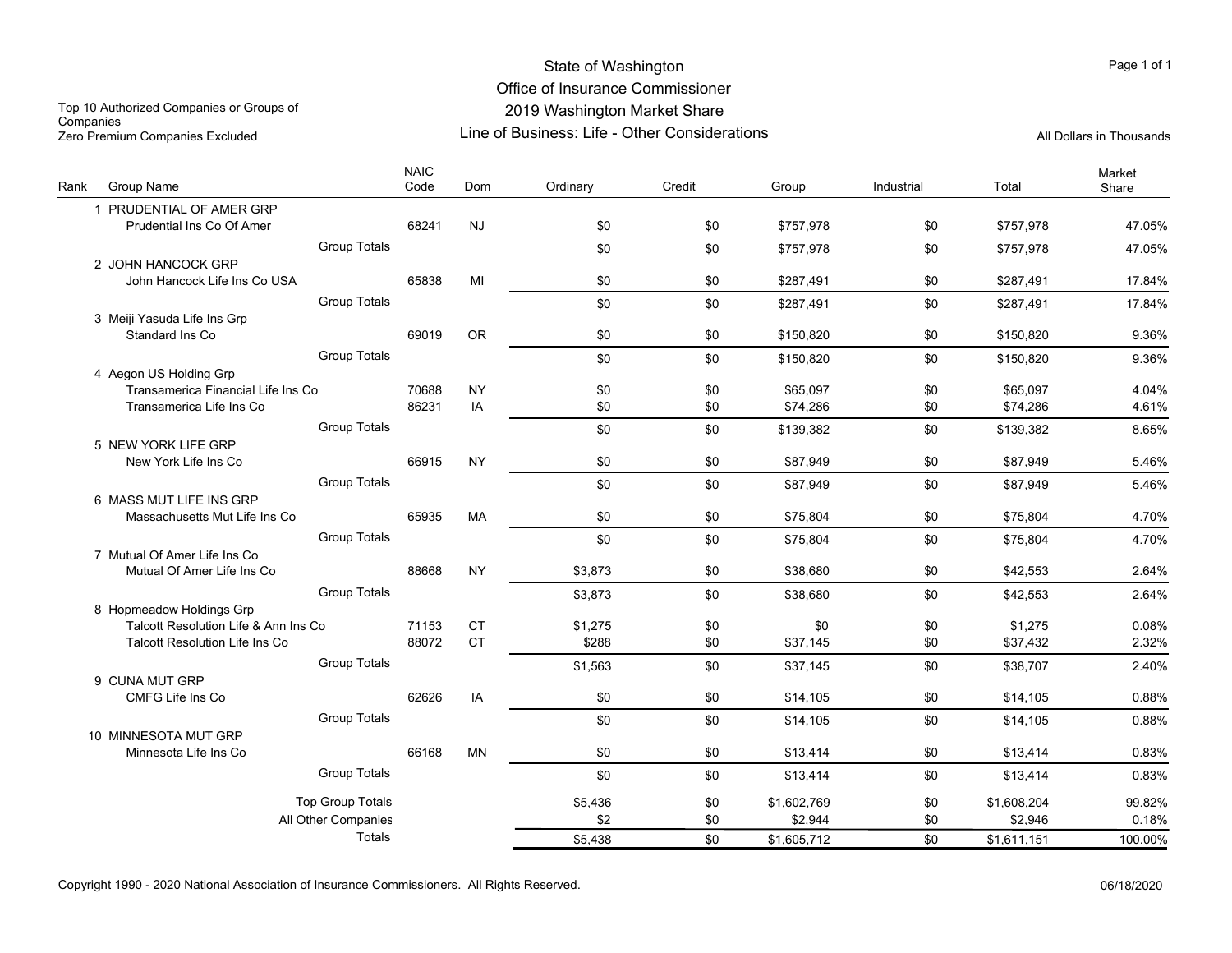Office of Insurance Commissioner

Top 10 Authorized Companies or Groups of **Companies** 

| Zero Premium and Loss Companies Excluded | Line of Business: Property and Casualty Totals (excludes Accident and Health)<br>All Dollars in Thousands |            |                               |                 |                                     |                              |               |  |  |  |  |
|------------------------------------------|-----------------------------------------------------------------------------------------------------------|------------|-------------------------------|-----------------|-------------------------------------|------------------------------|---------------|--|--|--|--|
| Rank<br>Group Name                       | <b>NAIC</b><br>Code                                                                                       | <b>DOM</b> | Direct<br>Premiums<br>Written | Market<br>Share | <b>Direct</b><br>Premiums<br>Earned | Direct<br>Losses<br>Incurred | Loss<br>Ratio |  |  |  |  |
| 1 LIBERTY MUT GRP                        |                                                                                                           |            |                               |                 |                                     |                              |               |  |  |  |  |
| American Economy Ins Co                  | 19690                                                                                                     | IN         | \$2,033                       | 0.02%           | \$2,351                             | \$3,157                      | 134.28%       |  |  |  |  |
| American Fire & Cas Co                   | 24066                                                                                                     | <b>NH</b>  | \$36,705                      | 0.29%           | \$38,803                            | \$23,053                     | 59.41%        |  |  |  |  |
| American States Ins Co                   | 19704                                                                                                     | IN         | \$12,148                      | 0.09%           | \$13,247                            | \$10,088                     | 76.16%        |  |  |  |  |
| American States Preferred Ins Co         | 37214                                                                                                     | IN         | \$3,666                       | 0.03%           | \$3,946                             | \$4,190                      | 106.18%       |  |  |  |  |
| Employers Ins Co of Wausau               | 21458                                                                                                     | WI         | \$8,286                       | 0.06%           | \$6,231                             | \$6,948                      | 111.50%       |  |  |  |  |
| First Liberty Ins Corp                   | 33588                                                                                                     | IL.        | \$774                         | 0.01%           | \$729                               | (\$79)                       | $(10.84)\%$   |  |  |  |  |
| First Natl Ins Co Of Amer                | 24724                                                                                                     | <b>NH</b>  | \$377,604                     | 2.93%           | \$364,466                           | \$253,383                    | 69.52%        |  |  |  |  |
| General Ins Co Of Amer                   | 24732                                                                                                     | <b>NH</b>  | \$2,574                       | 0.02%           | \$2,753                             | \$4,556                      | 165.49%       |  |  |  |  |
| Ironshore Ind Inc                        | 23647                                                                                                     | <b>MN</b>  | \$1,875                       | 0.01%           | \$2,440                             | \$826                        | 33.84%        |  |  |  |  |
| Liberty Ins Corp                         | 42404                                                                                                     | IL.        | \$35,736                      | 0.28%           | \$35,734                            | \$23,808                     | 66.62%        |  |  |  |  |
| Liberty Ins Underwriters Inc             | 19917                                                                                                     | IL         | \$75,446                      | 0.59%           | \$75,800                            | \$69,202                     | 91.29%        |  |  |  |  |
| Liberty Mut Fire Ins Co                  | 23035                                                                                                     | WI         | \$98,200                      | 0.76%           | \$107,118                           | \$62,183                     | 58.05%        |  |  |  |  |
| Liberty Mut Ins Co                       | 23043                                                                                                     | MA         | \$45,768                      | 0.36%           | \$34,229                            | \$11,701                     | 34.18%        |  |  |  |  |
| Liberty Northwest Ins Corp               | 41939                                                                                                     | OR         | \$662                         | 0.01%           | \$723                               | \$1,243                      | 172.01%       |  |  |  |  |
| LM Gen Ins Co                            | 36447                                                                                                     | IL.        | \$44,143                      | 0.34%           | \$41,859                            | \$30,017                     | 71.71%        |  |  |  |  |
| LM Ins Corp                              | 33600                                                                                                     | IL.        | \$26,916                      | 0.21%           | \$26,293                            | \$12,795                     | 48.66%        |  |  |  |  |
| North Pacific Ins Co                     | 23892                                                                                                     | OR         | \$12,116                      | 0.09%           | \$12,499                            | \$14,469                     | 115.75%       |  |  |  |  |
| Ohio Cas Ins Co                          | 24074                                                                                                     | <b>NH</b>  | \$70,307                      | 0.55%           | \$66,893                            | \$62,081                     | 92.81%        |  |  |  |  |
| Ohio Security Ins Co                     | 24082                                                                                                     | <b>NH</b>  | \$184,408                     | 1.43%           | \$174,746                           | \$119,988                    | 68.66%        |  |  |  |  |
| Oregon Automobile Ins Co                 | 23922                                                                                                     | OR         | \$570                         | 0.00%           | \$927                               | \$166                        | 17.89%        |  |  |  |  |
| Safeco Ins Co Of Amer                    | 24740                                                                                                     | <b>NH</b>  | \$272,424                     | 2.12%           | \$260,957                           | \$138,414                    | 53.04%        |  |  |  |  |
| Safeco Ins Co Of IL                      | 39012                                                                                                     | IL         | \$117,855                     | 0.92%           | \$118,150                           | \$74,677                     | 63.20%        |  |  |  |  |
| Safeco Ins Co of OR                      | 11071                                                                                                     | <b>OR</b>  | \$20,205                      | 0.16%           | \$20,658                            | \$11,105                     | 53.75%        |  |  |  |  |
| West Amer Ins Co                         | 44393                                                                                                     | IN         | \$39,555                      | 0.31%           | \$40,572                            | \$21,060                     | 51.91%        |  |  |  |  |
|                                          | <b>Group Totals</b>                                                                                       |            | \$1,489,978                   | 11.58%          | \$1,452,125                         | \$959,029                    | 66.31%        |  |  |  |  |
| 2 STATE FARM GRP                         |                                                                                                           |            |                               |                 |                                     |                              |               |  |  |  |  |
| State Farm Fire & Cas Co                 | 25143                                                                                                     | IL.        | \$529,552                     | 4.12%           | \$518,763                           | \$258,065                    | 49.75%        |  |  |  |  |
| State Farm Mut Auto Ins Co               | 25178                                                                                                     | IL         | \$819,574                     | 6.37%           | \$811,122                           | \$515,075                    | 63.50%        |  |  |  |  |
|                                          | <b>Group Totals</b>                                                                                       |            | \$1,349,126                   | 10.48%          | \$1.329.886                         | \$773.139                    | 58.14%        |  |  |  |  |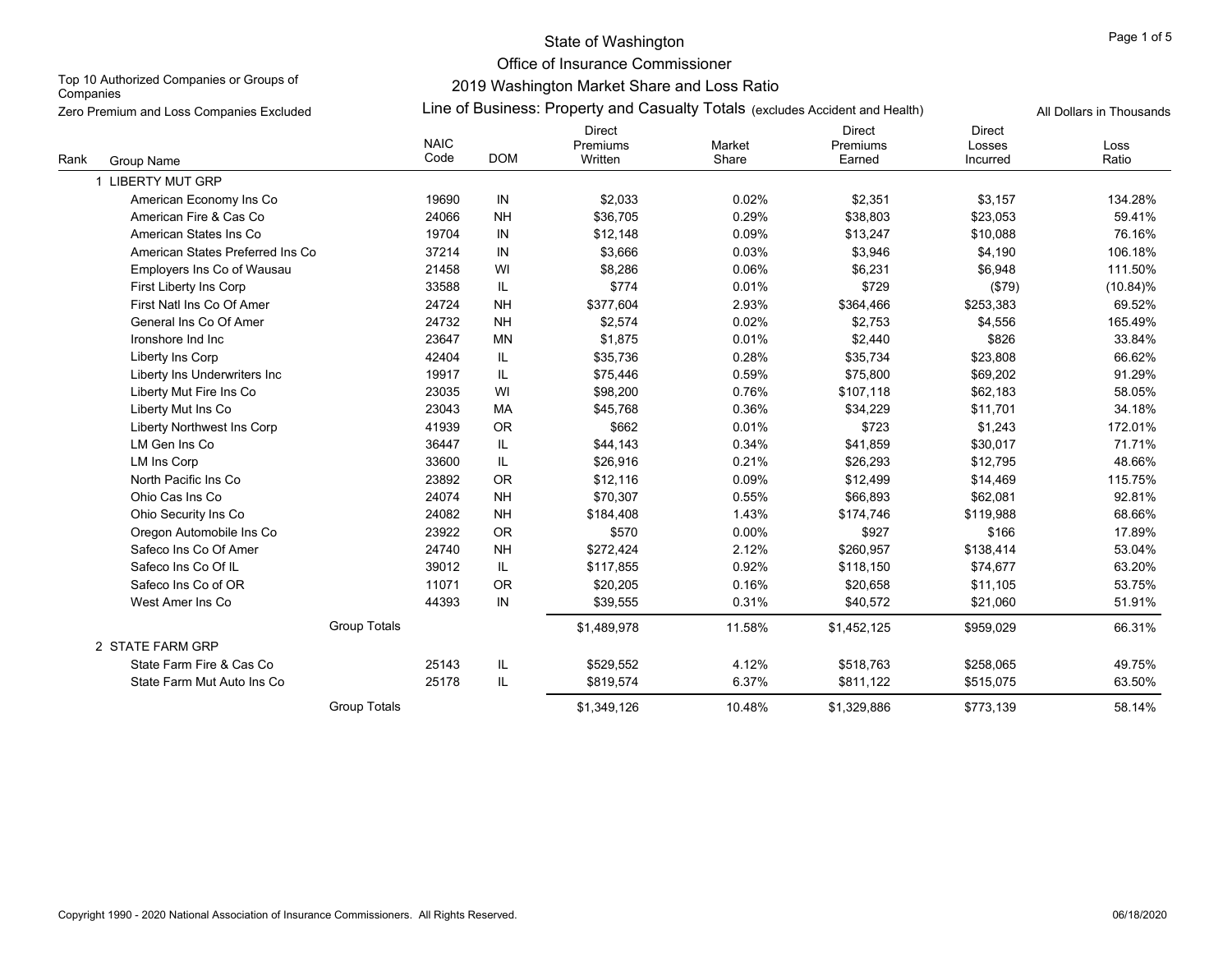Office of Insurance Commissioner

Top 10 Authorized Companies or Groups of **Companies** 

| Zero Premium and Loss Companies Excluded |                                 |                     | Line of Business: Property and Casualty Totals (excludes Accident and Health) |                                      |                 |                                     |                                     |               |
|------------------------------------------|---------------------------------|---------------------|-------------------------------------------------------------------------------|--------------------------------------|-----------------|-------------------------------------|-------------------------------------|---------------|
| Rank                                     | Group Name                      | <b>NAIC</b><br>Code | <b>DOM</b>                                                                    | <b>Direct</b><br>Premiums<br>Written | Market<br>Share | <b>Direct</b><br>Premiums<br>Earned | <b>Direct</b><br>Losses<br>Incurred | Loss<br>Ratio |
|                                          | 3 ALLSTATE INS GRP              |                     |                                                                               |                                      |                 |                                     |                                     |               |
|                                          | Allstate Fire & Cas Ins Co      | 29688               | IL                                                                            | \$333,537                            | 2.59%           | \$326,311                           | \$190,399                           | 58.35%        |
|                                          | Allstate Ind Co                 | 19240               | IL                                                                            | \$102,010                            | 0.79%           | \$99,724                            | \$62,793                            | 62.97%        |
|                                          | Allstate Ins Co                 | 19232               | IL                                                                            | \$161,148                            | 1.25%           | \$162,302                           | \$103,467                           | 63.75%        |
|                                          | Allstate Prop & Cas Ins Co      | 17230               | IL                                                                            | \$117,273                            | 0.91%           | \$117,815                           | \$65,873                            | 55.91%        |
|                                          | Allstate Vehicle & Prop Ins Co  | 37907               | IL                                                                            | \$31,419                             | 0.24%           | \$22,389                            | \$17,035                            | 76.08%        |
|                                          | Encompass Ind Co                | 15130               | IL                                                                            | \$27,296                             | 0.21%           | \$26,160                            | \$11,174                            | 42.71%        |
|                                          | Encompass Ins Co Of Amer        | 10071               | IL                                                                            | \$4,395                              | 0.03%           | \$4,593                             | \$2,647                             | 57.62%        |
|                                          | Esurance Ins Co                 | 25712               | WI                                                                            | \$48,870                             | 0.38%           | \$47,998                            | \$30,596                            | 63.74%        |
|                                          | First Colonial Ins Co           | 29980               | FL.                                                                           | \$733                                | 0.01%           | \$1,471                             | \$920                               | 62.50%        |
|                                          | <b>Group Totals</b>             |                     |                                                                               | \$826,681                            | 6.42%           | \$808,765                           | \$484,903                           | 59.96%        |
|                                          | 4 PROGRESSIVE GRP               |                     |                                                                               |                                      |                 |                                     |                                     |               |
|                                          | American Strategic Ins Corp     | 10872               | <b>FL</b>                                                                     | \$20,701                             | 0.16%           | \$15,952                            | \$7,582                             | 47.53%        |
|                                          | National Continental Ins Co     | 10243               | <b>NY</b>                                                                     | \$1,061                              | 0.01%           | \$1,190                             | \$2,177                             | 182.97%       |
|                                          | Progressive Amer Ins Co         | 24252               | OH                                                                            | \$226                                | 0.00%           | \$228                               | \$254                               | 111.48%       |
|                                          | Progressive Cas Ins Co          | 24260               | OH                                                                            | \$249,278                            | 1.94%           | \$233,100                           | \$132,299                           | 56.76%        |
|                                          | Progressive Classic Ins Co      | 42994               | WI                                                                            | \$5,176                              | 0.04%           | \$5,533                             | \$1,761                             | 31.82%        |
|                                          | Progressive Direct Ins Co       | 16322               | OH                                                                            | \$417,757                            | 3.25%           | \$399,178                           | \$230,872                           | 57.84%        |
|                                          | Progressive Max Ins Co          | 24279               | OH                                                                            | \$2,035                              | 0.02%           | \$2,165                             | \$1,690                             | 78.04%        |
|                                          | Progressive Northern Ins Co     | 38628               | WI                                                                            | \$115                                | 0.00%           | \$119                               | \$15                                | 12.65%        |
|                                          | Progressive Northwestern Ins Co | 42919               | OH                                                                            | \$183                                | 0.00%           | \$186                               | (\$372)                             | $(200.37)\%$  |
|                                          | Progressive Preferred Ins Co    | 37834               | OH                                                                            | \$115                                | 0.00%           | \$114                               | \$160                               | 140.23%       |
|                                          | United Financial Cas Co         | 11770               | OH                                                                            | \$95,305                             | 0.74%           | \$89,496                            | \$44,502                            | 49.73%        |
|                                          | <b>Group Totals</b>             |                     |                                                                               | \$791,951                            | 6.15%           | \$747,261                           | \$420,939                           | 56.32%        |
|                                          | 5 FARMERS INS GRP               |                     |                                                                               |                                      |                 |                                     |                                     |               |
|                                          | Coast Natl Ins Co               | 25089               | CA                                                                            | \$19,761                             | 0.15%           | \$24,712                            | \$12,211                            | 49.41%        |
|                                          | Farmers Ins Co Of WA            | 21644               | <b>WA</b>                                                                     | \$290,624                            | 2.26%           | \$296,159                           | \$147,932                           | 49.95%        |
|                                          | <b>Farmers Ins Exch</b>         | 21652               | CA                                                                            | \$37,213                             | 0.29%           | \$36,806                            | \$28,993                            | 78.77%        |
|                                          | Fire Ins Exch                   | 21660               | CA                                                                            | \$56,755                             | 0.44%           | \$56,542                            | \$31,342                            | 55.43%        |
|                                          | Foremost Ins Co Grand Rapids MI | 11185               | MI                                                                            | \$117,176                            | 0.91%           | \$108,472                           | \$49,329                            | 45.48%        |
|                                          | Foremost Prop & Cas Ins Co      | 11800               | MI                                                                            | \$8,090                              | 0.06%           | \$8,149                             | \$5,067                             | 62.18%        |
|                                          | Mid Century Ins Co              | 21687               | CA                                                                            | \$171,291                            | 1.33%           | \$167,879                           | \$95,422                            | 56.84%        |
|                                          | <b>Truck Ins Exch</b>           | 21709               | CA                                                                            | \$82,937                             | 0.64%           | \$77,968                            | \$40,427                            | 51.85%        |
|                                          | <b>Group Totals</b>             |                     |                                                                               | \$783,847                            | 6.09%           | \$776,689                           | \$410,723                           | 52.84%        |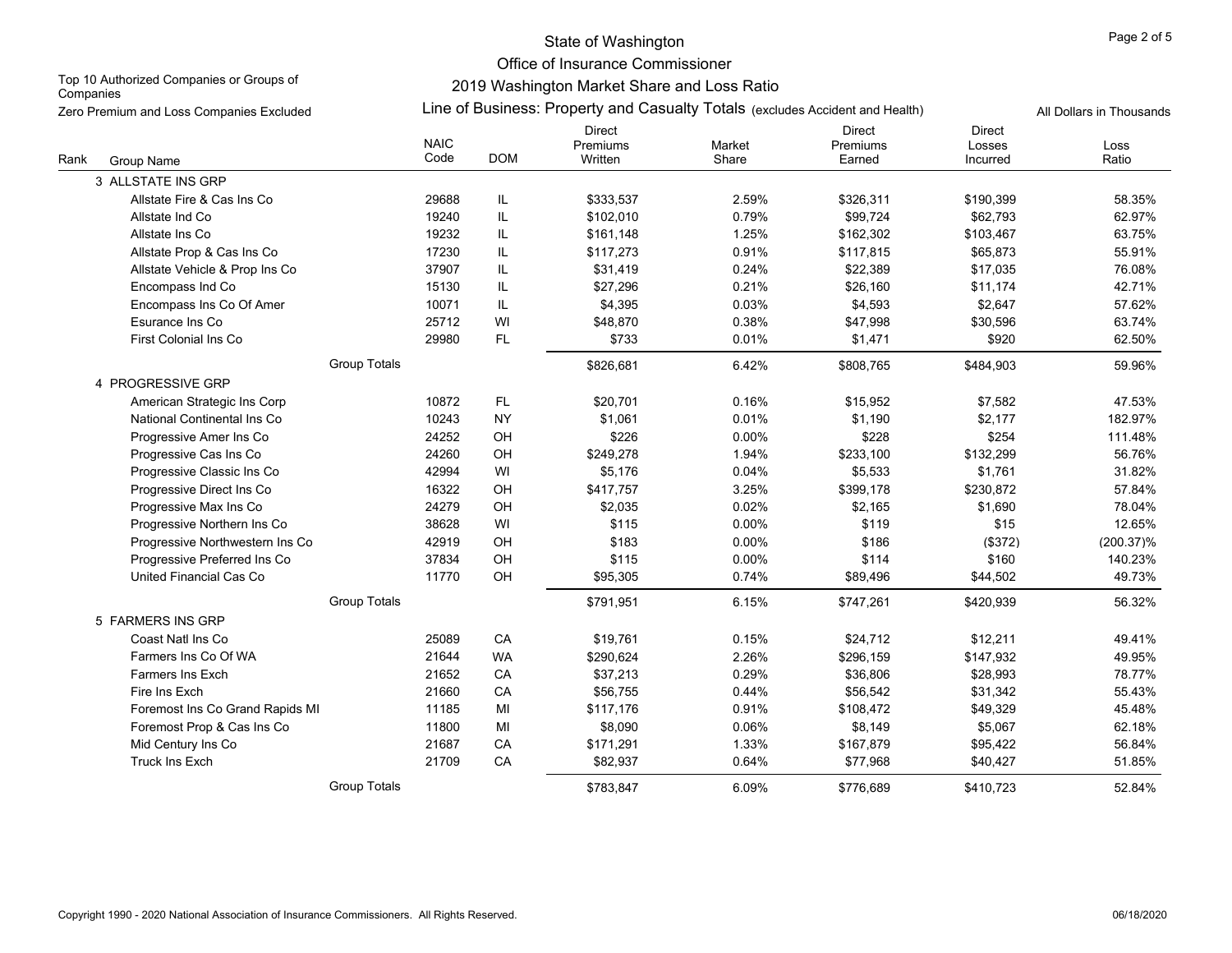Office of Insurance Commissioner

Top 10 Authorized Companies or Groups of **Companies** 

| Zero Premium and Loss Companies Excluded |                                     |                     | Line of Business: Property and Casualty Totals (excludes Accident and Health) |                               |                 |                                     |                                     |               |  |  |
|------------------------------------------|-------------------------------------|---------------------|-------------------------------------------------------------------------------|-------------------------------|-----------------|-------------------------------------|-------------------------------------|---------------|--|--|
| Rank                                     | Group Name                          | <b>NAIC</b><br>Code | <b>DOM</b>                                                                    | Direct<br>Premiums<br>Written | Market<br>Share | <b>Direct</b><br>Premiums<br>Earned | <b>Direct</b><br>Losses<br>Incurred | Loss<br>Ratio |  |  |
|                                          | 6 BERKSHIRE HATHAWAY GRP            |                     |                                                                               |                               |                 |                                     |                                     |               |  |  |
|                                          | Amguard Ins Co                      | 42390               | PA                                                                            | \$5,628                       | 0.04%           | \$4,690                             | \$2,095                             | 44.67%        |  |  |
|                                          | AttPro RRG Recip RRG                | 13795               | DC                                                                            | \$1,490                       | 0.01%           | \$1,375                             | \$189                               | 13.73%        |  |  |
|                                          | Berkshire Hathaway Direct Ins Co    | 10391               | <b>NE</b>                                                                     | \$12                          | 0.00%           | \$1                                 | \$1                                 | 60.47%        |  |  |
|                                          | Berkshire Hathaway Homestate Ins Co | 20044               | <b>NE</b>                                                                     | \$1,315                       | 0.01%           | \$1,250                             | \$692                               | 55.34%        |  |  |
|                                          | Berkshire Hathaway Specialty Ins Co | 22276               | <b>NE</b>                                                                     | \$10,085                      | 0.08%           | \$9,256                             | \$4,837                             | 52.25%        |  |  |
|                                          | Central States Ind Co Of Omaha      | 34274               | <b>NE</b>                                                                     | \$241                         | 0.00%           | \$241                               | \$15                                | 6.14%         |  |  |
|                                          | Columbia Ins Co                     | 27812               | <b>NE</b>                                                                     | \$1,810                       | 0.01%           | \$1,826                             | \$879                               | 48.13%        |  |  |
|                                          | Continental Divide Ins Co           | 35939               | CO                                                                            | \$5,534                       | 0.04%           | \$6,835                             | \$2,815                             | 41.19%        |  |  |
|                                          | GEICO Advantage Ins Co              | 14138               | <b>NE</b>                                                                     | \$237,182                     | 1.84%           | \$226,781                           | \$171,011                           | 75.41%        |  |  |
|                                          | Geico Cas Co                        | 41491               | MD                                                                            | \$2,895                       | 0.02%           | \$3,017                             | \$1,962                             | 65.03%        |  |  |
|                                          | <b>GEICO Choice Ins Co</b>          | 14139               | <b>NE</b>                                                                     | \$128,906                     | 1.00%           | \$124,743                           | \$78,512                            | 62.94%        |  |  |
|                                          | Geico Gen Ins Co                    | 35882               | MD                                                                            | \$133,069                     | 1.03%           | \$138,435                           | \$91,643                            | 66.20%        |  |  |
|                                          | Geico Ind Co                        | 22055               | MD                                                                            | \$51,138                      | 0.40%           | \$52,894                            | \$29,740                            | 56.22%        |  |  |
|                                          | <b>GEICO Marine Ins Co</b>          | 37923               | MD                                                                            | \$5,775                       | 0.04%           | \$5,576                             | \$3,627                             | 65.04%        |  |  |
|                                          | <b>GEICO Secure Ins Co</b>          | 14137               | <b>NE</b>                                                                     | \$68,849                      | 0.54%           | \$67,317                            | \$40,052                            | 59.50%        |  |  |
|                                          | <b>General Reins Corp</b>           | 22039               | DE                                                                            | \$708                         | 0.01%           | \$680                               | \$48                                | 7.03%         |  |  |
|                                          | General Star Natl Ins Co            | 11967               | DE                                                                            | \$140                         | 0.00%           | \$126                               | \$2                                 | 1.59%         |  |  |
|                                          | Genesis Ins Co                      | 38962               | DE                                                                            | \$16                          | 0.00%           | \$42                                | \$165                               | 391.45%       |  |  |
|                                          | Government Employees Ins Co         | 22063               | MD                                                                            | \$50,400                      | 0.39%           | \$51,884                            | \$36,846                            | 71.02%        |  |  |
|                                          | Medical Protective Co               | 11843               | IN                                                                            | \$6,471                       | 0.05%           | \$6,409                             | (\$759)                             | $(11.85)\%$   |  |  |
|                                          | National Ind Co                     | 20087               | <b>NE</b>                                                                     | \$6,802                       | 0.05%           | \$9,192                             | \$5,202                             | 56.59%        |  |  |
|                                          | National Liab & Fire Ins Co         | 20052               | <b>CT</b>                                                                     | \$864                         | 0.01%           | \$783                               | \$344                               | 43.96%        |  |  |
|                                          | Oak River Ins Co                    | 34630               | <b>NE</b>                                                                     | \$11                          | 0.00%           | \$10                                | \$2                                 | 21.72%        |  |  |
|                                          | Redwood Fire & Cas Ins Co           | 11673               | <b>NE</b>                                                                     | \$13                          | 0.00%           | \$11                                | \$3                                 | 24.34%        |  |  |
|                                          | United States Liab Ins Co           | 25895               | PA                                                                            | \$6,798                       | 0.05%           | \$7,234                             | \$1,107                             | 15.31%        |  |  |
|                                          | <b>Group Totals</b>                 |                     |                                                                               | \$726,152                     | 5.64%           | \$720,609                           | \$471,029                           | 65.37%        |  |  |
|                                          | 7 UNITED SERV AUTOMOBILE ASSN GRP   |                     |                                                                               |                               |                 |                                     |                                     |               |  |  |
|                                          | Garrison Prop & Cas Ins Co          | 21253               | TX                                                                            | \$81,766                      | 0.64%           | \$78,360                            | \$50,404                            | 64.32%        |  |  |
|                                          | United Serv Automobile Assn         | 25941               | TX                                                                            | \$259,445                     | 2.02%           | \$254,037                           | \$163,789                           | 64.47%        |  |  |
|                                          | USAA Cas Ins Co                     | 25968               | TX                                                                            | \$234,191                     | 1.82%           | \$230,337                           | \$155,999                           | 67.73%        |  |  |
|                                          | USAA Gen Ind Co                     | 18600               | TX                                                                            | \$133,201                     | 1.04%           | \$129,388                           | \$85,949                            | 66.43%        |  |  |
|                                          | <b>Group Totals</b>                 |                     |                                                                               | \$708,603                     | 5.51%           | \$692,123                           | \$456,141                           | 65.90%        |  |  |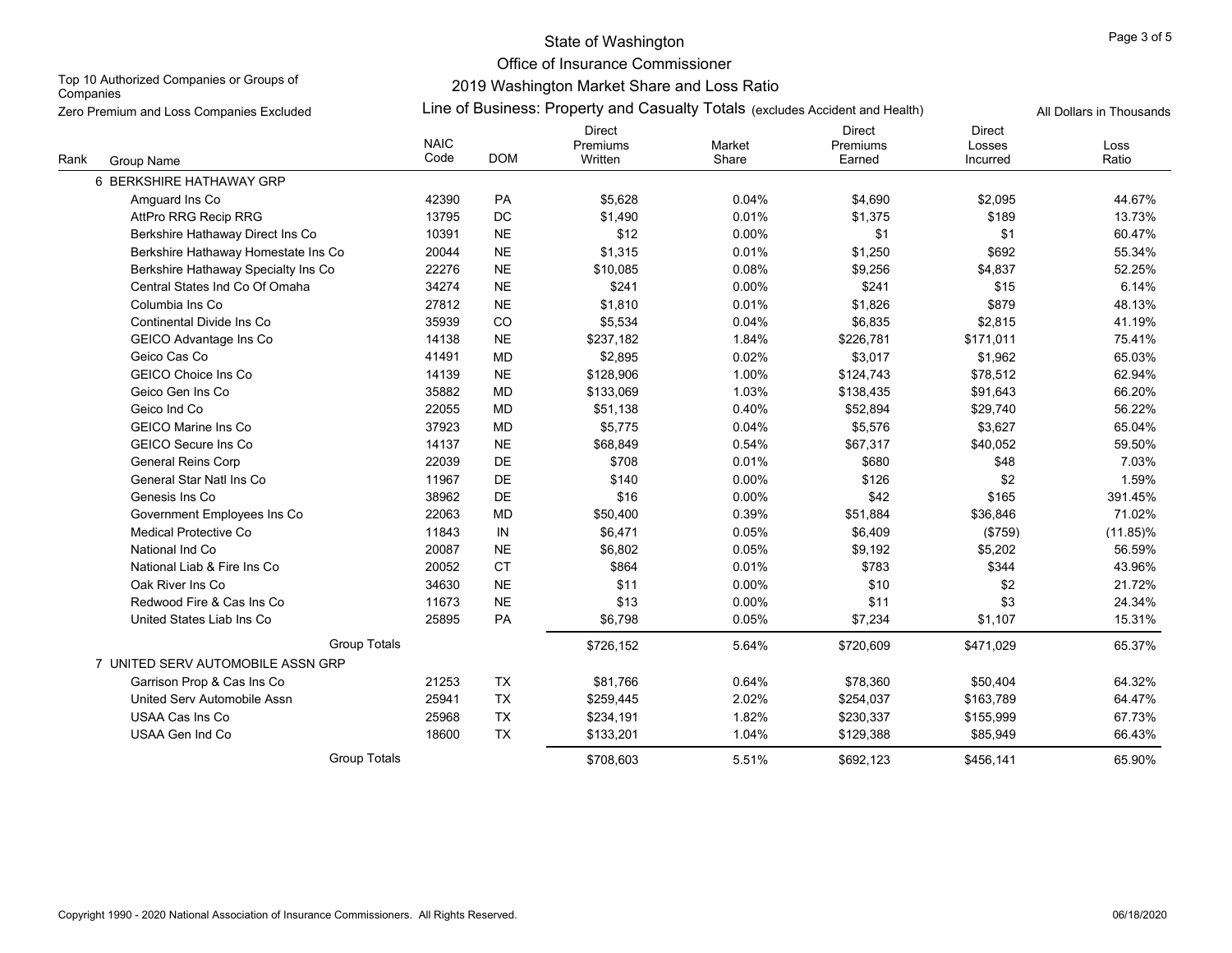Office of Insurance Commissioner

Top 10 Authorized Companies or Groups of **Companies** 

|      | Zero Premium and Loss Companies Excluded |                     |            | Line of Business: Property and Casualty Totals (excludes Accident and Health) | All Dollars in Thousands |                                     |                                     |               |
|------|------------------------------------------|---------------------|------------|-------------------------------------------------------------------------------|--------------------------|-------------------------------------|-------------------------------------|---------------|
| Rank | Group Name                               | <b>NAIC</b><br>Code | <b>DOM</b> | <b>Direct</b><br>Premiums<br>Written                                          | Market<br>Share          | <b>Direct</b><br>Premiums<br>Earned | <b>Direct</b><br>Losses<br>Incurred | Loss<br>Ratio |
|      | 8 Travelers Grp                          |                     |            |                                                                               |                          |                                     |                                     |               |
|      | Automobile Ins Co Of Hartford CT         | 19062               | <b>CT</b>  | \$4,930                                                                       | 0.04%                    | \$4,863                             | \$1,987                             | 40.87%        |
|      | Charter Oak Fire Ins Co                  | 25615               | <b>CT</b>  | \$18,058                                                                      | 0.14%                    | \$17,406                            | \$9,191                             | 52.80%        |
|      | Farmington Cas Co                        | 41483               | CT         | \$6                                                                           | 0.00%                    | \$6                                 | (\$46)                              | $(732.18)\%$  |
|      | Northland Ins Co                         | 24015               | <b>CT</b>  | \$12,858                                                                      | 0.10%                    | \$12,297                            | \$7,082                             | 57.59%        |
|      | Phoenix Ins Co                           | 25623               | <b>CT</b>  | \$18,424                                                                      | 0.14%                    | \$18,176                            | \$7,341                             | 40.39%        |
|      | St Paul Fire & Marine Ins Co             | 24767               | <b>CT</b>  | \$216                                                                         | 0.00%                    | \$336                               | \$4,149                             | 1235.44%      |
|      | Standard Fire Ins Co                     | 19070               | <b>CT</b>  | \$92,436                                                                      | 0.72%                    | \$82,853                            | \$52,597                            | 63.48%        |
|      | Travelers Cas & Surety Co                | 19038               | <b>CT</b>  | \$1,432                                                                       | 0.01%                    | \$2,747                             | \$15,910                            | 579.16%       |
|      | Travelers Cas & Surety Co Of Amer        | 31194               | <b>CT</b>  | \$76,160                                                                      | 0.59%                    | \$69,520                            | \$13,768                            | 19.80%        |
|      | Travelers Cas Ins Co Of Amer             | 19046               | <b>CT</b>  | \$20,725                                                                      | 0.16%                    | \$19,417                            | \$18,676                            | 96.19%        |
|      | <b>Travelers Commercial Ins Co</b>       | 36137               | CT         | \$6,203                                                                       | 0.05%                    | \$6,036                             | \$3,540                             | 58.64%        |
|      | Travelers Home & Marine Ins Co           | 27998               | CT         | \$75,451                                                                      | 0.59%                    | \$69,838                            | \$45,529                            | 65.19%        |
|      | <b>Travelers Ind Co</b>                  | 25658               | <b>CT</b>  | \$25,554                                                                      | 0.20%                    | \$26,397                            | \$26,192                            | 99.22%        |
|      | Travelers Ind Co Of Amer                 | 25666               | CT         | \$16,241                                                                      | 0.13%                    | \$15,102                            | \$9,111                             | 60.33%        |
|      | Travelers Ind Co Of CT                   | 25682               | <b>CT</b>  | \$13,550                                                                      | 0.11%                    | \$12,584                            | \$4,338                             | 34.47%        |
|      | Travelers Prop Cas Co Of Amer            | 25674               | <b>CT</b>  | \$74,836                                                                      | 0.58%                    | \$69,367                            | \$37,839                            | 54.55%        |
|      | <b>Group Totals</b>                      |                     |            | \$457,080                                                                     | 3.55%                    | \$426,945                           | \$257,205                           | 60.48%        |
|      | 9 AMERICAN FAMILY INS GRP                |                     |            |                                                                               |                          |                                     |                                     |               |
|      | American Family Connect Prop & Cas I     | 29068               | WI         | \$87,779                                                                      | 0.68%                    | \$87,246                            | \$64,830                            | 74.31%        |
|      | American Family Ins Co                   | 10386               | WI         | \$133,419                                                                     | 1.04%                    | \$125,569                           | \$88,910                            | 70.81%        |
|      | American Family Mut Ins Co SI            | 19275               | WI         | \$124,221                                                                     | 0.97%                    | \$128,879                           | \$63,816                            | 49.52%        |
|      | American Standard Ins Co of WI           | 19283               | WI         | \$559                                                                         | 0.00%                    | \$624                               | (\$26)                              | (4.24)%       |
|      | Austin Mut Ins Co                        | 13412               | MN         | \$7,647                                                                       | 0.06%                    | \$7,315                             | \$9,500                             | 129.86%       |
|      | Homesite Ins Co                          | 17221               | WI         | \$34,275                                                                      | 0.27%                    | \$25,858                            | \$18,913                            | 73.14%        |
|      | Homesite Ins Co Of The Midwest           | 13927               | WI         | \$28,013                                                                      | 0.22%                    | \$27,610                            | \$15,633                            | 56.62%        |
|      | Main Street Amer Protection Ins Co       | 13026               | <b>FL</b>  | \$285                                                                         | 0.00%                    | \$94                                | \$25                                | 26.92%        |
|      | Midvale Ind Co                           | 27138               | WI         | \$3,586                                                                       | 0.03%                    | \$2,552                             | \$1,069                             | 41.89%        |
|      | NGM Ins Co                               | 14788               | FL         | \$229                                                                         | 0.00%                    | \$213                               | \$70                                | 32.86%        |
|      | Permanent Gen Assur Corp                 | 37648               | WI         | \$22,433                                                                      | 0.17%                    | \$21,094                            | \$13,940                            | 66.09%        |
|      | <b>Group Totals</b>                      |                     |            | \$442,447                                                                     | 3.44%                    | \$427,055                           | \$276,680                           | 64.79%        |
|      | 10 Pemco Mut Ins Co                      |                     |            |                                                                               |                          |                                     |                                     |               |
|      | Pemco Mut Ins Co                         | 24341               | <b>WA</b>  | \$442,391                                                                     | 3.44%                    | \$435,938                           | \$272,339                           | 62.47%        |
|      | <b>Group Totals</b>                      |                     |            | \$442,391                                                                     | 3.44%                    | \$435,938                           | \$272,339                           | 62.47%        |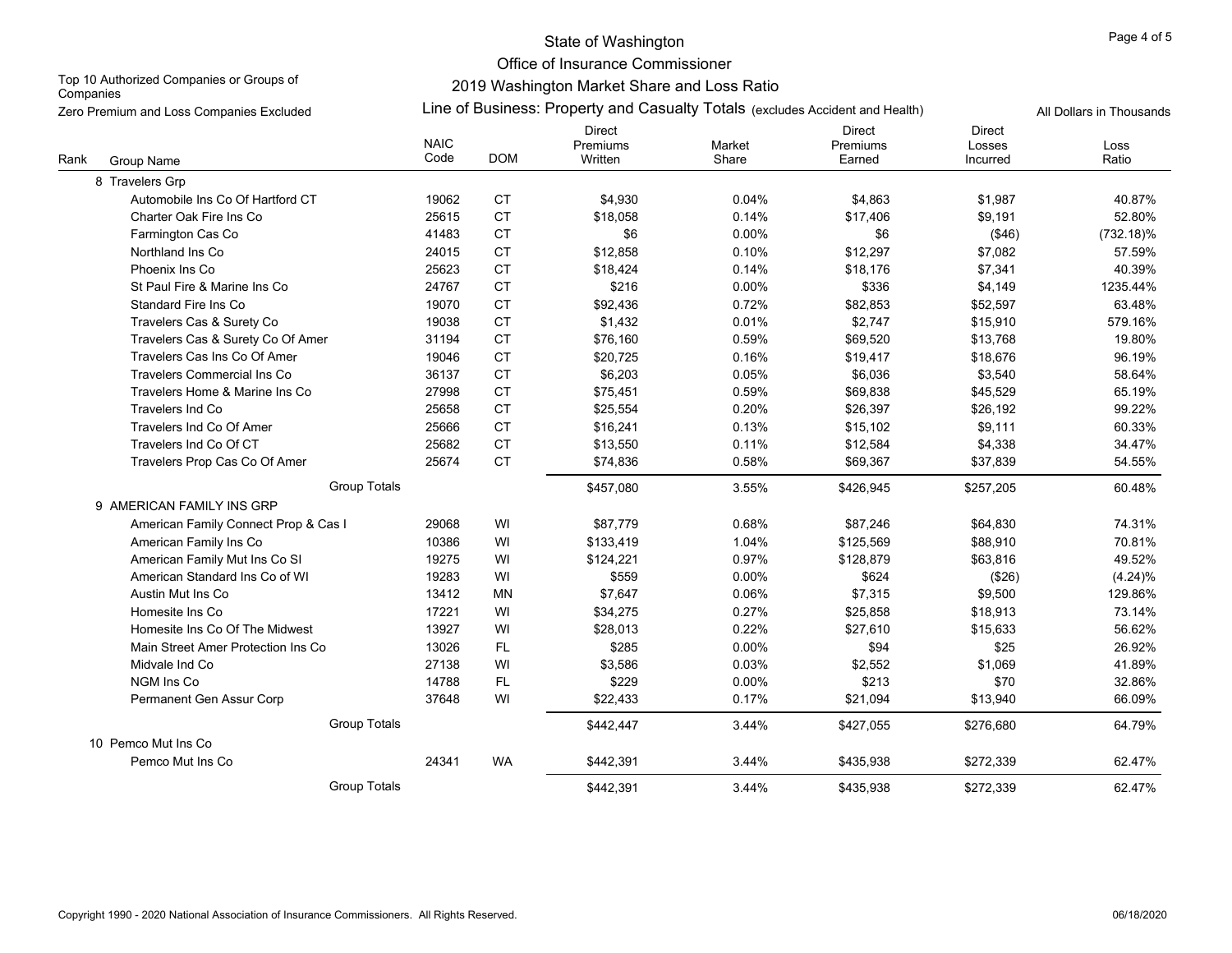|                                                       |                                                                                                                              |                          | Page 5 of 5                   |                  |                              |                              |                  |
|-------------------------------------------------------|------------------------------------------------------------------------------------------------------------------------------|--------------------------|-------------------------------|------------------|------------------------------|------------------------------|------------------|
| Top 10 Authorized Companies or Groups of              |                                                                                                                              |                          |                               |                  |                              |                              |                  |
| Companies<br>Zero Premium and Loss Companies Excluded | 2019 Washington Market Share and Loss Ratio<br>Line of Business: Property and Casualty Totals (excludes Accident and Health) | All Dollars in Thousands |                               |                  |                              |                              |                  |
| Rank<br>Group Name                                    | <b>NAIC</b><br>Code                                                                                                          | <b>DOM</b>               | Direct<br>Premiums<br>Written | Market<br>Share  | Direct<br>Premiums<br>Earned | Direct<br>Losses<br>Incurred | Loss<br>Ratio    |
| Top Group Totals<br>All Other Companies<br>Totals     |                                                                                                                              |                          | \$8.018.255<br>\$4.850.286    | 62.31%<br>37.69% | \$7.817.394<br>\$4.697.069   | \$4.782.127<br>\$2,488,577   | 61.17%<br>52.98% |
|                                                       |                                                                                                                              |                          | \$12,868,541                  | 100.00%          | \$12,514,463                 | \$7,270,704                  | 58.10%           |

(1) Excluding all Loss Adjustment Expenses (LAE)